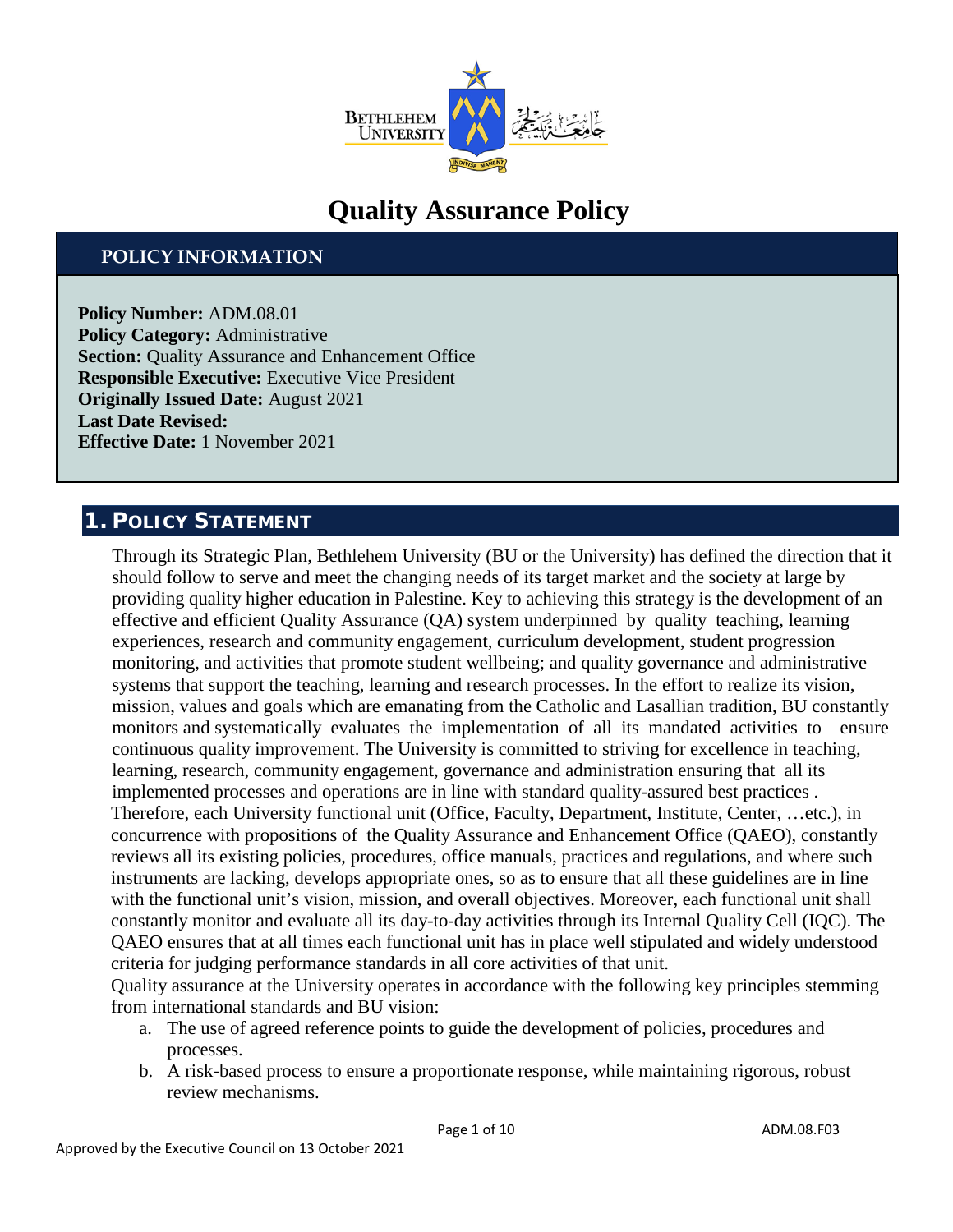

- c. Student, employer and other stakeholder engagement through consultation, representation and feedback mechanisms.
- d. Evidence-based consideration with decisions underpinned by analysis of data.
- e. Timely decision-making taken as close to the source as possible, ensuring a rapid turnaround for the benefit of the University community.
- f. External reviews to ensure decisions are consistent with sector best practice.
- g. Sharing of best practice to inform effective decision-making.
- h. A commitment to continual improvement of processes and programs leveraging the level of excellence of the University.

In light of the above, BU adopts a systematic approach to quality management. The Quality Management System (QMS) is based on (1) the University definition of quality and (2) the implementation of the University Quality Management Framework (QMF). Together, these guide University functional units in the development of internal quality objectives, standards, desired practices and quality management mechanisms.

Regular internal quality assurance checks, inspections, sampling, data gathering and surveys analysis will be conducted to ensure that the Quality Assurance Policy is implemented properly and that the right mechanisms are selected to assess the following areas:

- a. Quality of programs and courses.
- b. Quality program review process.
- c. Quality of academic and non-academic staff.
- d. Quality of teaching and learning experience.
- e. Quality of research.
- f. Quality in student assessment.
- g. Quality in support services.
- h. Quality of resources and facilities.

Furthermore, to ensure that high quality standards are maintained, external quality assurance reviews shall be conducted by any of the following bodies:

- a. External Examiners.
- b. External Professional bodies.
- c. External accreditation agencies (for professional programs that have recognized, credible professional accreditation agencies).

The University is also committed to periodically reviewing its quality policy, its quality management framework and the functioning of its quality management system to ensure their continued relevance and effectiveness.

Any member of faculty, staff or any student at BU may, without fear of prejudice, submit any idea or proposal for quality improvement to the Quality Assurance and Enhancement Office at the following email address: **QAE@bethlehem.edu**. All proposals shall be studied and any changes or improvements to be introduced are subject to the approval of the University management bodies.

## **2. DEFINITIONS**

**Quality**: refers to quality in higher education as a multidimensional concept which can be defined as the level of excellence entailing the following elements: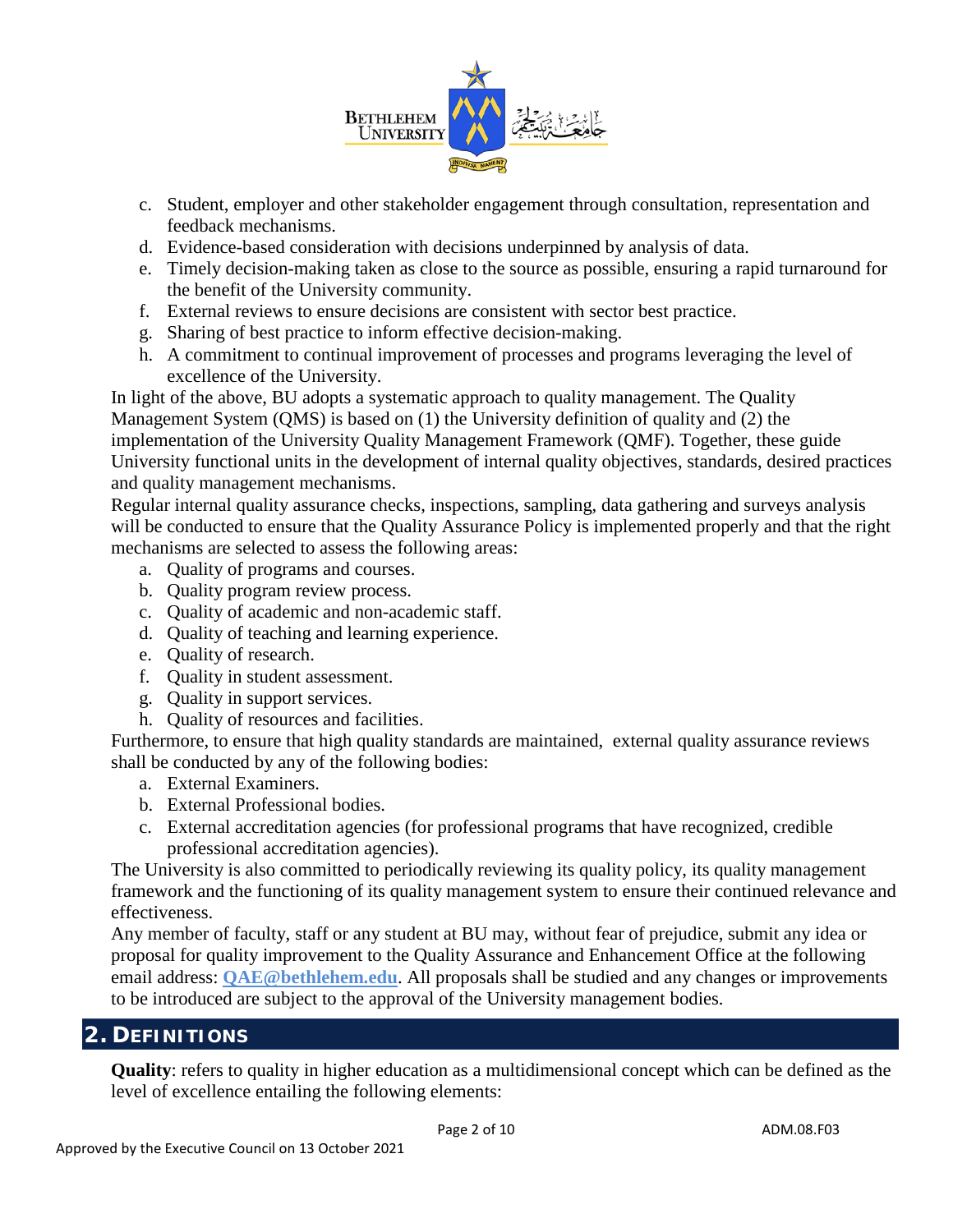

- a. Exceptional reaching high standards.
- b. Adherence to high standards- refers to the University's ability to consistently meet agreed service standards and/or apply best practice in its delivery of academic, professional, technical, resource or support services and in its communications with internal and external stakeholders.
- c. Fitness for purpose refers to the University's ability to fulfil its stated objectives and mission at both institutional and program levels. It is concerned with assessing an institutional process or program against indicators and standards derived from its basic mission and stated objectives.
- d. Fitness of purpose refers to the University's ability to define objectives that are relevant to its stakeholders' needs and pursuant to its mission in alignment to the national goals of higher education, as well as taking into account international developments in this regard.
- e. Transformative development refers to the University's ability to contribute to the enhancement of the knowledge, skills and attitudes of its employees and students.
- f. Value for money refers to the University's ability to demonstrate efficient and effective use of its human, estates, technological, information and financial resources.
- g. Benchmarking comparing and learning from good practices in other similar institutions or specialized bodies.

**Quality Culture**: is an attitude supporting a set of shared values that guide how continuous improvements are made to everyday working practices, thus leveraging the levels of quality in the outputs; it is a collective responsibility for all employees of the University.

**Quality Assurance (QA)**: is a developmental process of providing evidence needed to establish confidence among all concerned that the quality-related activities are being performed effectively and efficiently. It is an all-embracing term referring to an ongoing, continuous process of evaluating (assessing, monitoring, guaranteeing, maintaining, and improving) the quality of a higher education system, institutional processes, programs, and services.

**Quality Control (QC)**: involves developing systems to ensure processes or services are designed and produced to meet or exceed stakeholders' requirements.

**Quality Evaluation**: is the systematic determination of merit, worth and significance of subjects of interest.

**Quality Management**: is a method of ensuring that all the activities necessary to design, develop, implement, monitor and evaluate a process or service are effective and efficient with respect to the system and its performance.

**Quality Management System (QMS)**: is a system that outlines the policies and procedures necessary to control and improve the various processes that will ultimately lead to improved institutional performance.

**Quality Enhancement**: is an ongoing process of quality augmentation in the various institutional processes.

**Internal Quality Cell (IQC)**: is a small group of employees in each University functional unit or doing similar type of work who voluntarily meets regularly once every two weeks for non-academic divisions and twice a semester for academic divisions, to identify, analyze and resolve work related problems. The objective is to improve quality, productivity and the total performance of their unit and also to enrich the quality of work life of employees.

**Internal Moderation**: is the process by which a unit regularly samples and evaluates its assessment practices and decisions, and acts on the findings to ensure consistency and fairness.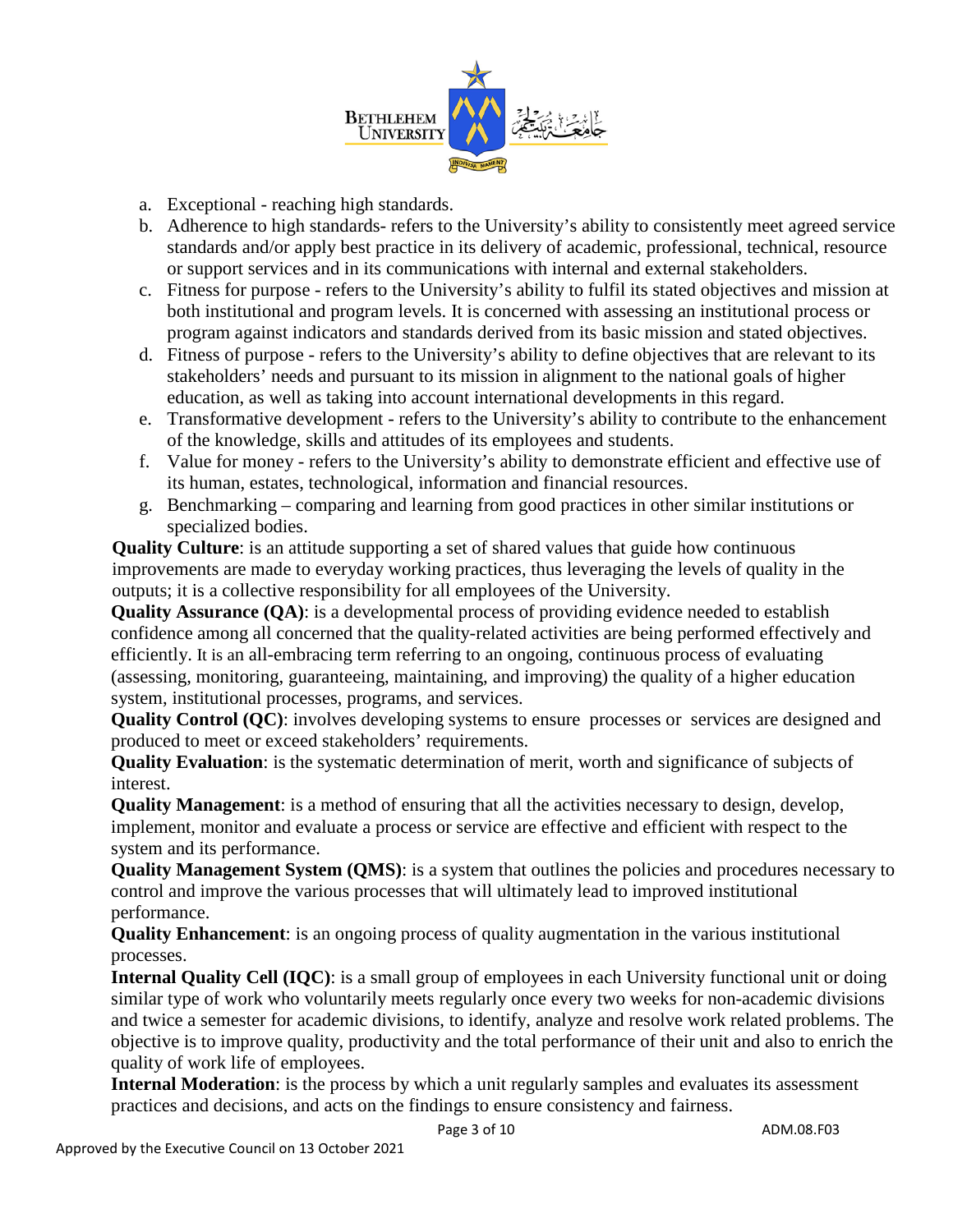

## **3. PURPOSE AND SUMMARY**

The Quality Assurance Policy (QAP) of Bethlehem University establishes the University's general approach to Quality Assurance Management. This policy supports the achievement of BU's Vision, Mission, Values, Goals, and Strategic Plan. The QAP ensures the development and implementation of specific policies, procedures, guidelines, and practices for quality maintenance across the University. It sets out the methods by which the University assures its stakeholders of the high quality of its academic and non-academic outputs, as well as all aspects of its educational provision .

Therefore, the QAP specifically aims to provide a framework for an efficient and functional Quality Management System (QMS) with enforceable rules and procedures focusing on the:

- a. Establishment and development of a quality assurance culture in the academic, support and resource services.
- b. Promotion of quality assurance and improvement actions at institutional, campus and faculty levels.
- c. Empowerment of employees in the development, implementation and execution of quality assurance systems, processes, procedures and mechanisms.
- d. Monitoring and evaluating the quality assurance actions within the functional units of the University.
- e. Monitoring and evaluating of institutional quality assurance accountability required of the University on a statutory and national level.

## **4. APPLICATION / SCOPE**

The Quality Assurance Policy (QAP) applies to all academic and non-academic staff employed at and/or contracted to Bethlehem University. This includes members of Executive and Senior Management, Administrative, Technical, Professional and Support staff.

The Policy applies equally to the University's academic operations (design and all modes of delivery of taught programs/ courses and research) and non-academic operations (design and delivery of administrative, financial, technical, professional and support services), as well as to its formal and public community engagement services.

## **5. STATEMENT OF ROLES & RESPONSIBILITIES**

All BU employees at all levels have a professional obligation for ensuring quality implementation in their functional roles where they are accountable to their line supervisors.

All BU students have to embrace a culture of quality assurance in their academic activities and community engagements. The students participate in quality assurance by adhering to all University policies and regulations and they may express their quality related concerns through the Student Affairs Deanship and/or the Academic Senate and the Quality Assurance and Enhancement Office.

## **1. Quality Assurance Management Structure:**

The structure of BU quality assurance management system is constructed upon groups at five University levels overseen by the Quality Assurance and Enhancement Office in the University: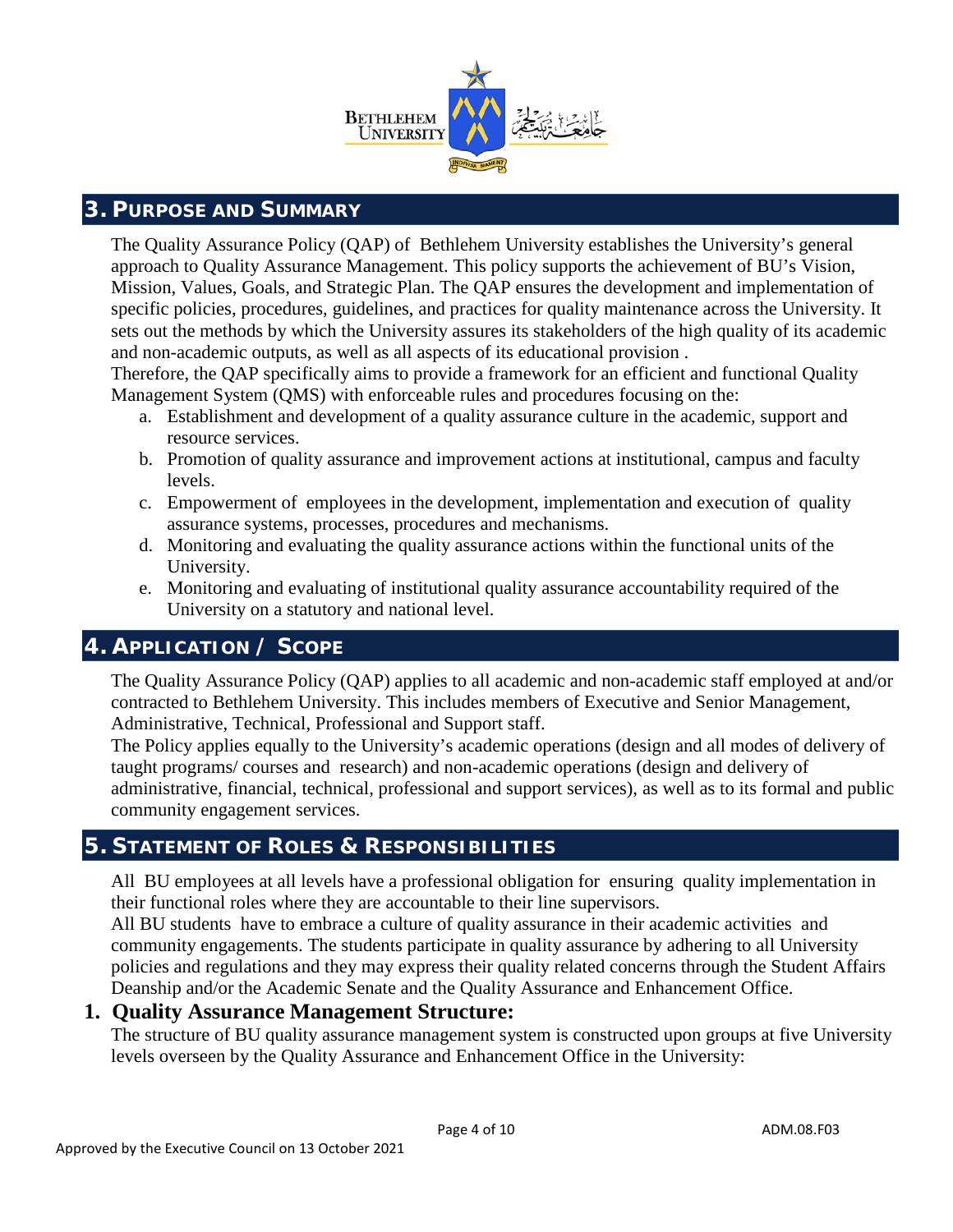

## A. **Quality Assurance and Enhancement Office (QAEO):**

The QAEO monitors and supports regularly the internal audits/reviews of all academic programs/ courses/modules and divisions such as faculties, departments, centers, units...etc.; also it monitors and continuously assesses the appropriateness and adequacy of resource and support services provided to students, employees and other University stakeholders, to have a holistic view of how they are performing, resourced and how they can be supported to perform to the best of their ability.

#### B. **Institutional Academic Level**:

There is an Academic Quality Assurance Committee (AQAC) in the University. The AQAC is a delegate Committee of the University Senate, chaired by the Academic Quality Assurance Coordinator who coordinates the academic quality assurance activities with the QAEO. The Dean of Research is a member of the AQAC, who develops and implements criteria for the quality assurance and evaluation of research development, research activities and research planning, and provides consultations /recommendations on academic quality issues.

#### C. **Faculty Level**:

Each Faculty has a Faculty Internal Quality Cell (FIQC). The FIQC consists of representatives from each Department in the Faculty and chaired by the Dean. The Dean represents his/her Faculty in the AQAC.

#### D. **Department/Center/Institute Level**:

There is a Departmental Internal Quality Cell (DIQC), chaired by the Department Chairperson which consists of maximum six faculty members who will be working with the rest of the department faculty members. The Chairperson represents his/her Department in the FIQC. In case a technical/professional center or institute connected to an Academic department, the director of the center/institute will be heading his/her IQC and shall represent the center/institute in both the DIQC and the FIQC.

## E. **Support/Resource Office Level**:

Each Support and Resource Office has an Internal Quality Cell (IQC) consists of three to maximum six office staff members, covering all the operations executed by that Office and working with the rest of the office staff members on quality-related activities. The IQC is led by a senior staff member/supervisor who coordinates the quality assurance activities with the QAEO.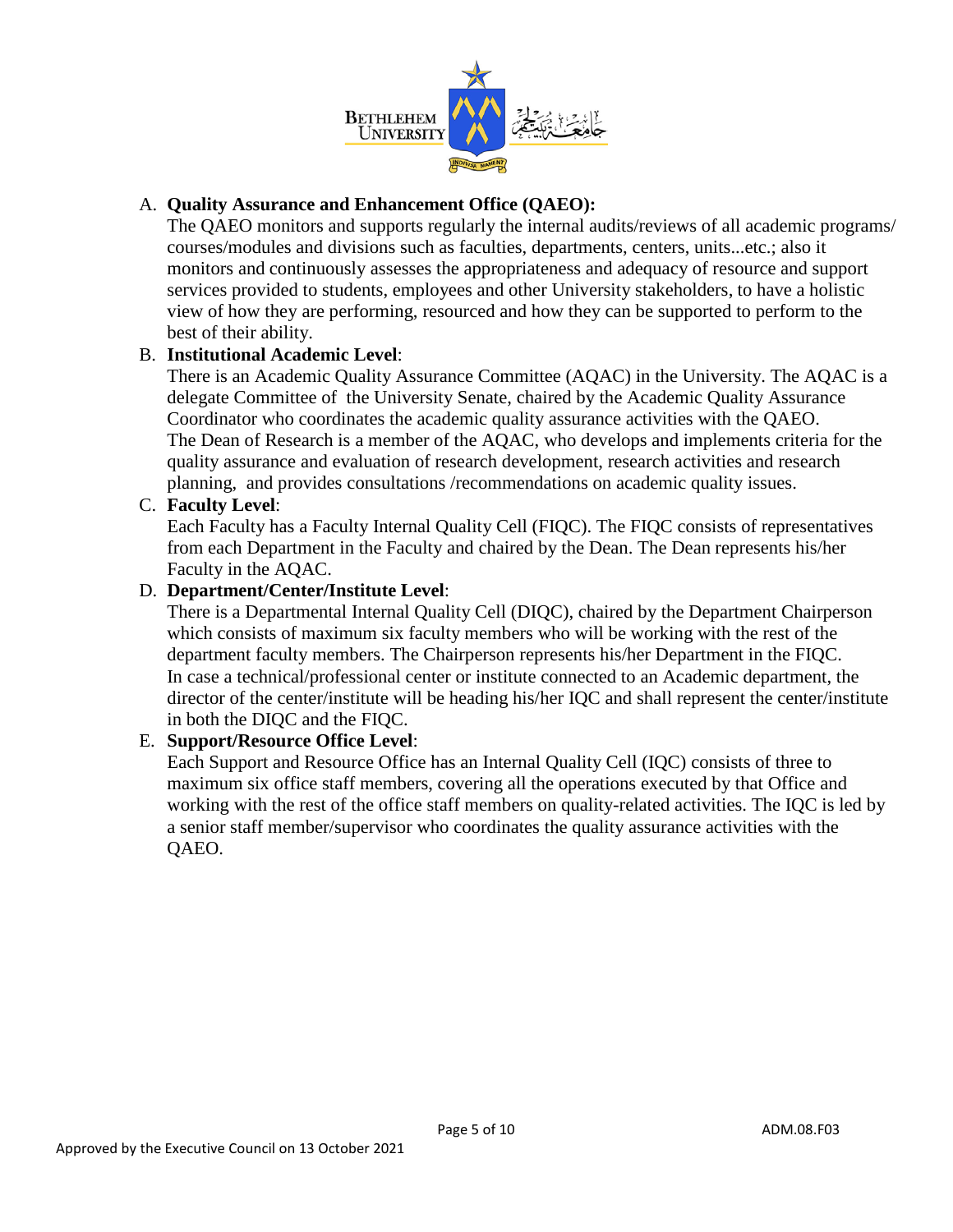

Quality Assurance Coordination Line Chart

## **2. Responsibilities:**

- A. The Director of Quality Assurance and Enhancement is responsible for:
	- 1. Promoting a quality culture across the University;
	- 2. Overseeing and facilitating the quality assurance activities, processes and mechanisms in University functional units, and assisted by the Academic Quality Assurance Coordinator in regard to the academic side;
	- 3. Implementing the Quality Assurance Management System (QAMS) throughout the University functional units;
	- 4. Promoting personal and unit responsibility for quality among employees;
	- 5. Ensuring that University policies, procedures, practices and sound work mechanisms are effective and in place;
	- 6. Managing the development and implementation of the University's QA policies and procedures in association with the University's senior management team;
	- 7. Monitoring the outcome and evaluating the efficacy of policies, procedures and systems put in place to support quality management;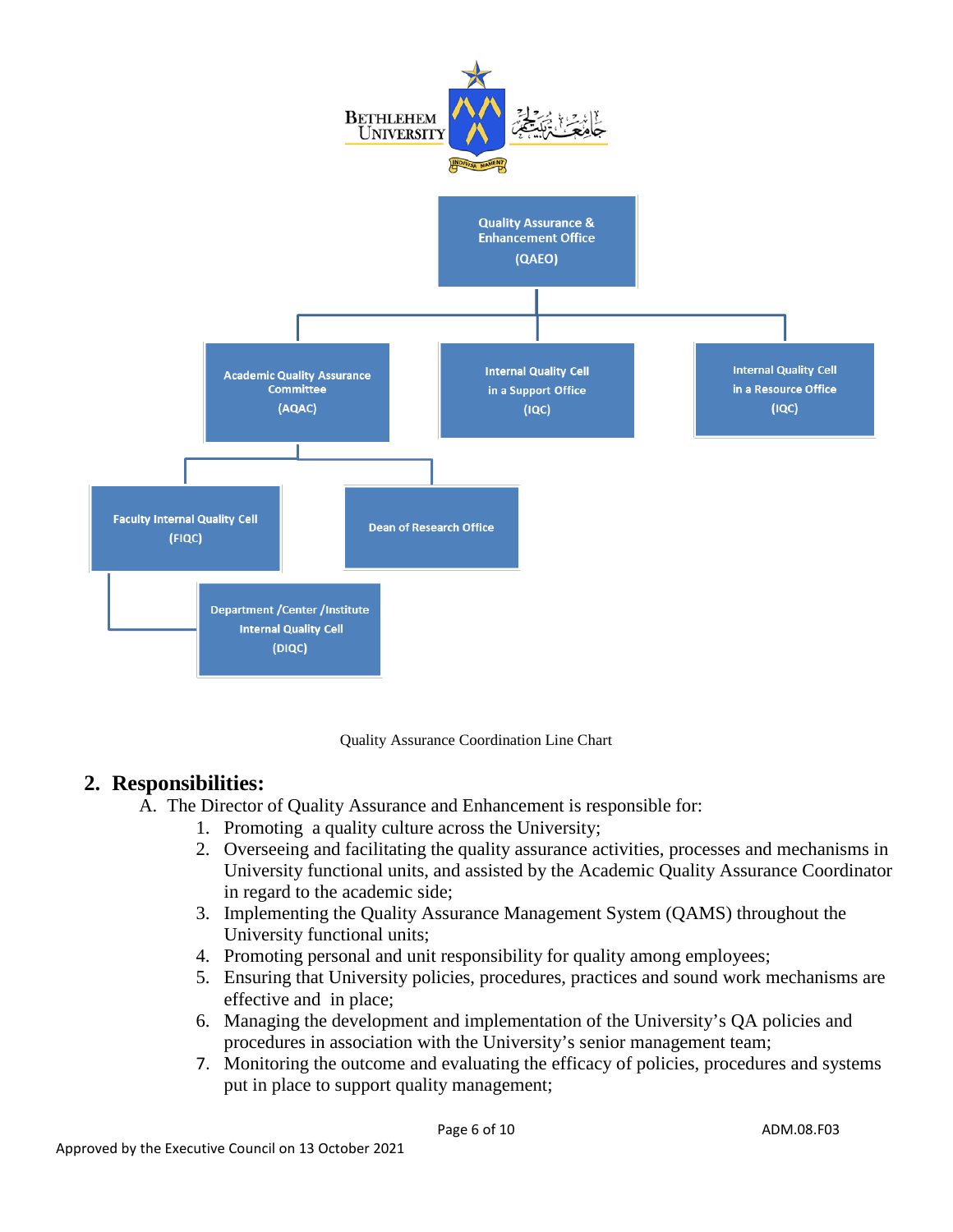

- 8. Identifying imminent or longer-term threats to the assurance of quality and standards and leading discussion about how to address them;
- 9. Monitoring changes to the national regulatory framework for QAE, and more general developments in the Higher Education sector, advising senior faculty and staff and proposing action to be taken by the University in response;
- 10. Promoting and facilitating the formation of internal quality cells (IQC) within University functional units to undertake the task of identification, implementation and promotion of best practices as a quality improvement and enhancement measures;
- 11. Ensuring the effective on-going preparation for external reviews and inspections; receiving copies of all external examiner reports, analyzing and chasing up issues arising and commending good practices;
- 12. Ensuring the implementation of approved improvement actions by University functional units.
- B. Academic Quality Assurance Committee (AQAC) emanating from the Academic Senate and headed by the Academic Quality Assurance Coordinator appointed by the Academic Office is responsible for:
	- 1. Overseeing quality and standards of the University's taught programs and courses;
	- 2. Developing and enhancing policies and procedures in the areas of academic quality and enhancement and for advising Senate on all aspects of such policies and procedures both within the University and between the University and its partners;
	- 3. Monitoring performance on actions in the FIQC and DIQC;
	- 4. Sharing knowledge, expertise, ideas and information with FIQC and/or DIQC;
	- 5. Instilling a culture of continuous quality improvement throughout the academic units;
	- 6. Developing reliable and consistent quality mechanisms and assessment criteria to stimulate and improve academic performance of the University;
	- 7. Developing and applying quality benchmarks/parameters for the various academic activities in the University;
	- 8. Disseminating information on the various academic quality parameters of higher education;
	- 9. Maintaining a complete and organized record for the academic quality –related activities in all areas of its operations.
- C. Internal Quality Cell (IQC) is responsible for:
	- 1. Working closely with all colleagues in its respective functional unit to ensure quality through the planning, implementation, evaluation and improvement of all processes, operations, practices and outputs executed within its area of work;
	- 2. Soliciting feedback consistently and systematically from its stakeholders (i.e. students, academics, alumni, employers, suppliers, community) in all areas of its operations and in concurrence with QAEO and in cooperation with the Institutional Research Unit (IRU), through questionnaires and other research and information gathering instruments, and use the outcome of this feedback to continuously improve quality (for the academic side, this task rests with the AQAC);
	- 3. Establishing and applying effective procedures for regular critical self- evaluation and for preparing for external evaluation in its functional unit, according to a specific cycle. This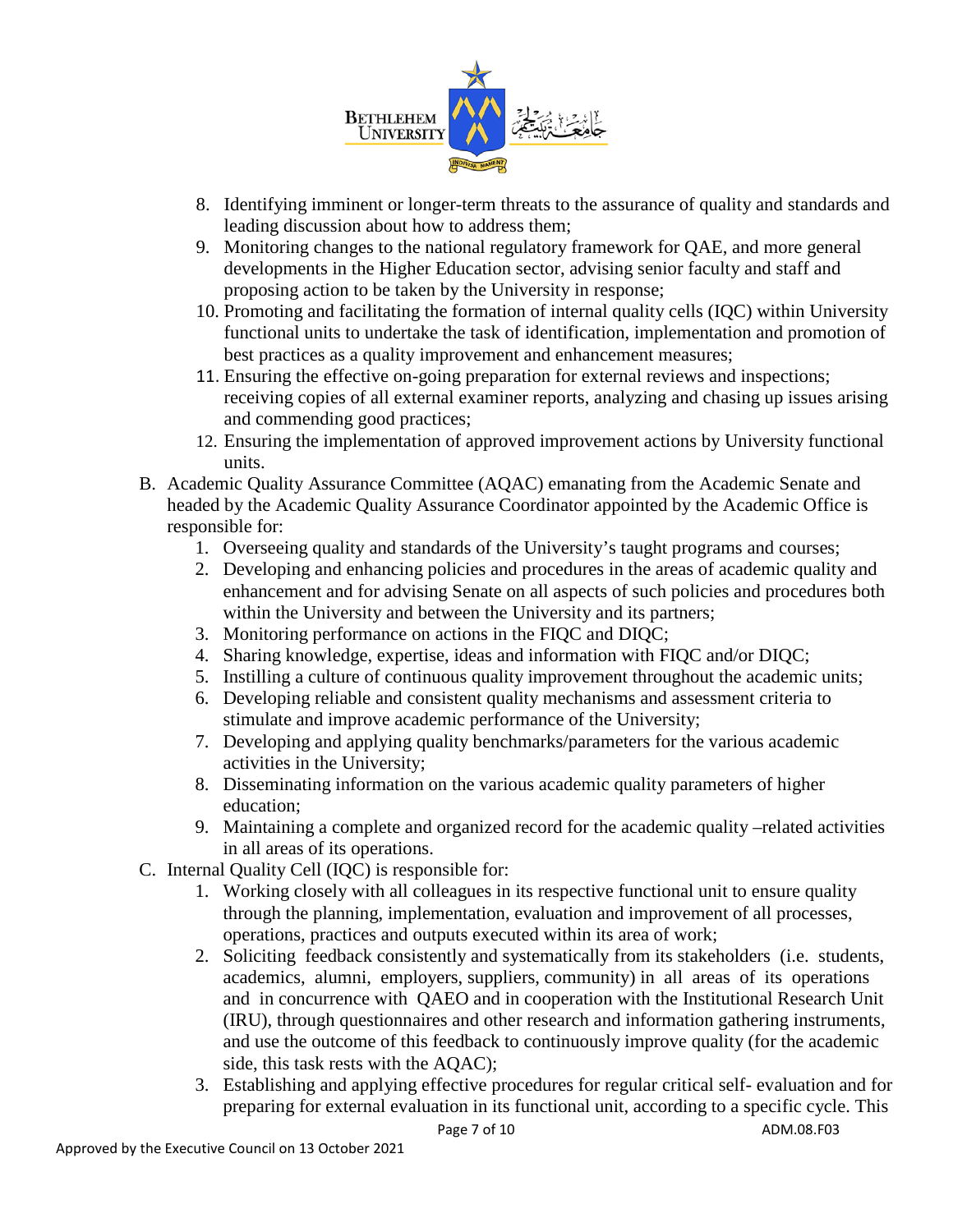

is done in concurrence with the prescripts and policies for which QAEO is a custodian (for the academic side, this task rests with the AQAC);

- 4. Ensuring appropriate records of meetings are maintained;
- 5. Maintaining a complete and organized filing system for the quality –related activities in all areas of its operations.
- D. Chairpersons of academic departments report on the outcomes of their departments' qualityrelated activities and evaluations twice a semester to the FQAC.
- E. Deans of Faculties are responsible and accountable for monitoring quality and quality assurance within their areas of jurisdiction and report on the outcomes of their faculties' quality-related activities and evaluations twice a semester to the AQAC.
- F. An annual summarized report covering all academic quality-related evaluations and/or reviews to be submitted to the University Senate by AQAC, with a copy to the QAEO.
- G. Leaders of non-academic IQC are responsible and accountable for monitoring quality and quality assurance within their areas of jurisdiction and report on the outcomes of their units' qualityrelated activities and evaluations on a monthly basis to the QAEO.
- H. Overall responsibility for quality assurance rests with the Executive Vice President, who will report on the status of quality assurance to the Executive Council and the International Board of Regents.

# **6. PROCEDURES**

## **The Quality Management Framework (QMF):**

The University shall embrace the provisions of Total Quality Management (TQM) in the implementation of this Policy. This entails a holistic approach that views continuous improvement in all aspects of the University operations underpinned by progressive changes in attitudes, practices, structures and systems. This, therefore, calls for commitment and diligence by every employee to maintain high standards of work in every aspect of the University operations.

The University has in place a range of systems and procedures that combine to provide a Quality Management Framework (QMF). The QMF is based on the concept of the Deming Quality Cycle, which comprises four stages: Plan, Do, Check and Act (PDCA).

The University functional units are committed to:

- i. **P**lanning: designing institutional process or operation components and establishing targets/ objectives;
- ii. **D**oing: implementing the plan, monitoring and measuring its performance ;
- iii. **C**hecking: assessing the measurements and reporting the results to superiors; and
- iv. **A**cting: deciding on changes needed to improve the process, operation or output.

The University approach to quality assurance operates under the following scheme of management:

## **A. Planning and Implementation Processes**:

- 1. Strategic & Operational Planning:
	- i. BU's vision and mission establish its overarching aims for the long- and mediumterm, while its strategic planning process produces a five-year Strategic Plan which establishes key strategic themes, goals and objectives. These are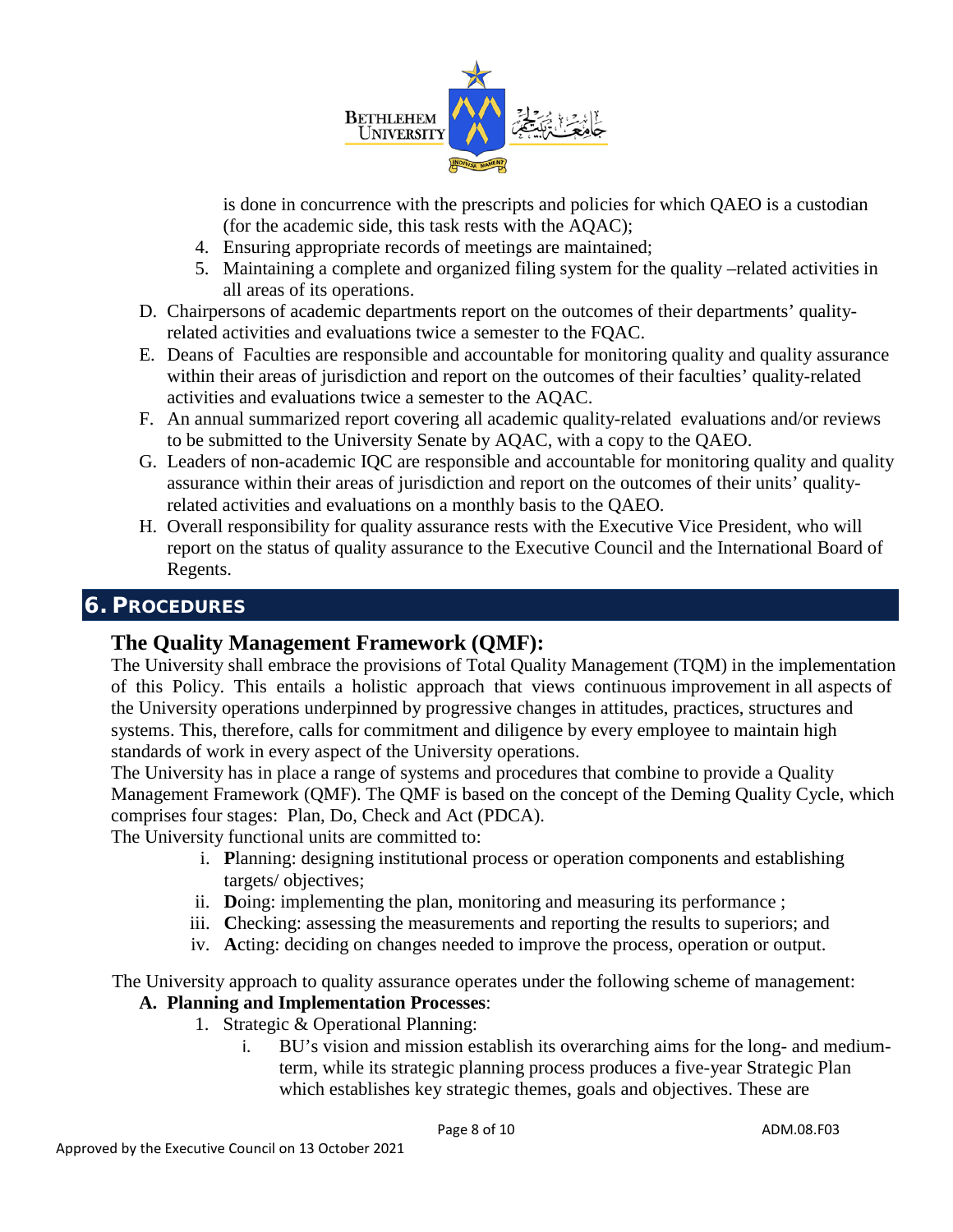

implemented through programs set out in University functional units as operational plans.

- ii. All operational plans should include measurable targets related to one or more of the seven elements listed in the University's definition of quality as stated in article (2) of this policy.
- 2. Development, Documentation and Implementation of Policies and Procedures:
	- i. In addition to the strategic planning process, the University provides detailed guidance on planning and implementation in relation to the quality of specific aspects of its human, physical, technological, information and financial resources; internal academic and administrative operations; and communications through approved and documented policies and procedures. Such policies and procedures must be easily accessible for reference by employees and other stakeholders, as relevant.
	- ii. All policies and procedures must be based on the following:
		- a. consultation with all relevant stakeholders;
		- b. consideration of any applicable statutory or accreditation requirements;
		- c. reference to best practice at higher education institutions or other relevant entities;
		- d. reference to the University's definition of quality as stated in article (2) of this policy; and
		- e. adherence to the University's "Formulation, Review and Approval of Policies" policy no. ADM.08.02.
	- iii. The University is committed to providing adequate resources and support to enable implementation of its approved policies and procedures**.**

## **B. Evaluation and Improvement Processes**:

- 1. The University has instituted processes to facilitate evaluation and enhancement of the quality of its academic and non-academic operations and outputs. These include processes for continuous monitoring and periodic review of: the operations of a specific University functional unit, or a specific operational process which may span multiple University functional units. Evaluation processes must emphasize the value of soliciting and taking account of the views of external stakeholders.
- 2. Recommendations emanating from internal and /or external quality reviews shall be transformed into Self- Improvement Plans (SIPs) for implementation by the University functional units under review as far as possible in order to re-initiate the PDCA quality cycle, and subsequent periodic reporting/ follow-up on the implementation of SIPs shall be monitored and evaluated by the Quality Assurance Office.

## **C. Internal and External Quality Assurance Reviews**:

The University's approach to evaluation and review underscores both self-reflection and external reference. Review processes may include a stage during which a University functional unit prepares a self-assessment of its performance in relation to its quality objectives (previously established, either during its planning processes or by University policy). Reviews of the quality of outputs and operations of a specific unit, or the implementation and outcomes of a specific process, will be undertaken or coordinated by the Quality Assurance Office.